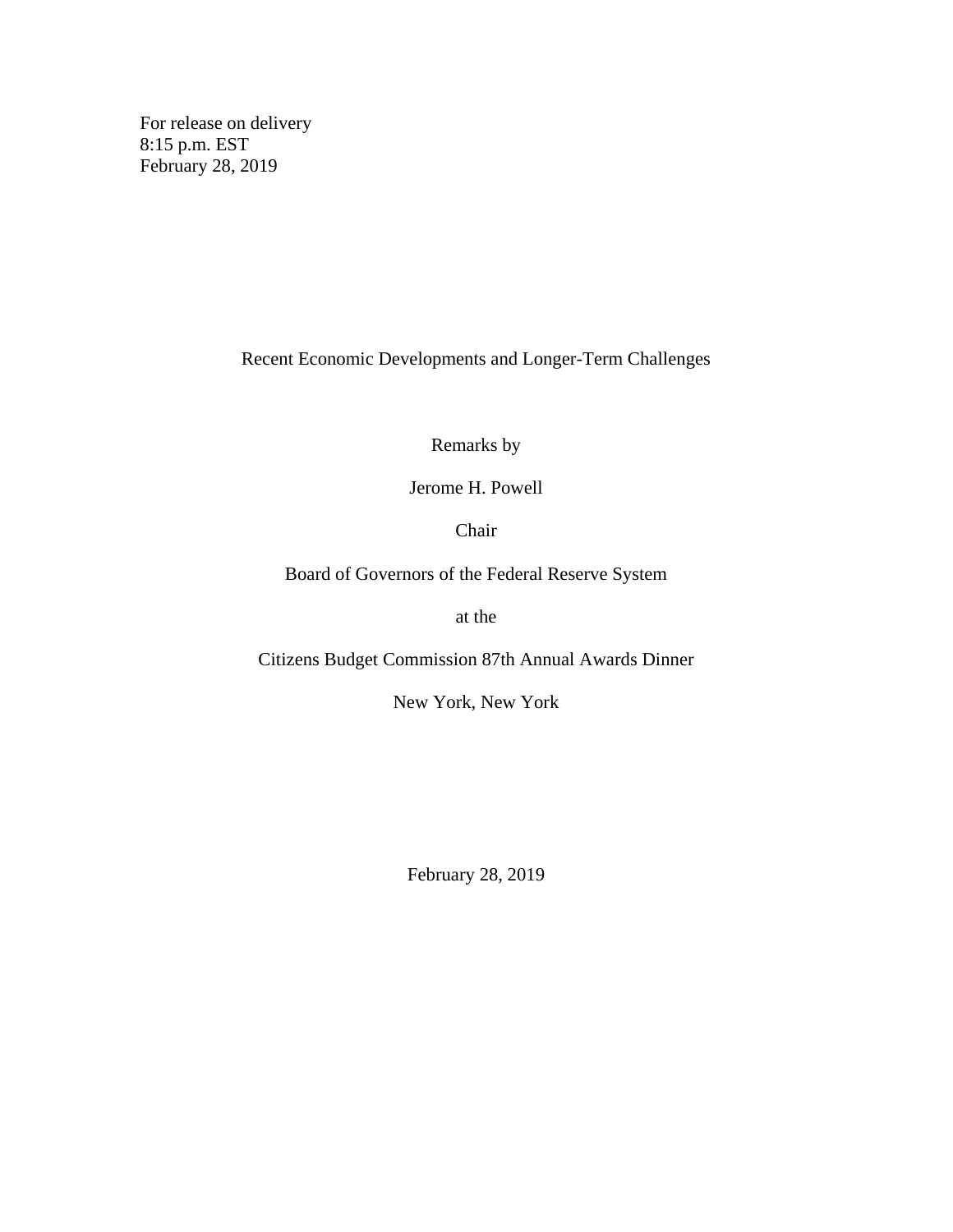It is a pleasure to speak here this evening at the 87th Awards Dinner. Tonight I will start with the near-term outlook for the U.S. economy. Then I will turn to a topic that is inspired by the Citizens Budget Commission's mission statement, which focuses on the "well-being of future New Yorkers." I imagine that future New Yorkers attending this dinner in 50 years may not look back on the near-term outlook in February 2018 as very interesting or important. So, tonight, after a brief review of the here and now, I will focus on an issue that is likely to be of more lasting importance: the need for policies that will support and encourage participation in the labor force, promote longer-term growth in our rapidly evolving economy, and spread the benefits of prosperity as widely as possible.

#### **The State of the Economy and Near-Term Prospects**

Beginning with the here and now, Congress has charged the Federal Reserve with achieving maximum employment and stable prices, two objectives that together are called the dual mandate. I am pleased to say that, judged against these goals, the economy is in a good place. The current economic expansion has been under way for almost 10 years. This long period of growth has pushed the unemployment rate down near historic lows (figure 1). The employment gains have been broad based across all racial and ethnic groups and all levels of educational attainment as well as among the disabled (figure  $2$ ).<sup>1</sup> And while the unemployment rate for African Americans and Hispanics remains above the rates for whites and Asians, the disparities have narrowed appreciably as the economic expansion has continued.

<sup>&</sup>lt;sup>1</sup> The unemployment rate of those with a disability and between the ages of 16 and 64 fell from more than 16 percent in 2011 to less than 9 percent in 2018. Meanwhile, their labor force participation rate has been rising over the past few years. In 2018, about 8 percent of the population aged 16 to 64 reported themselves as having a disability, and their labor force participation rate was 33 percent.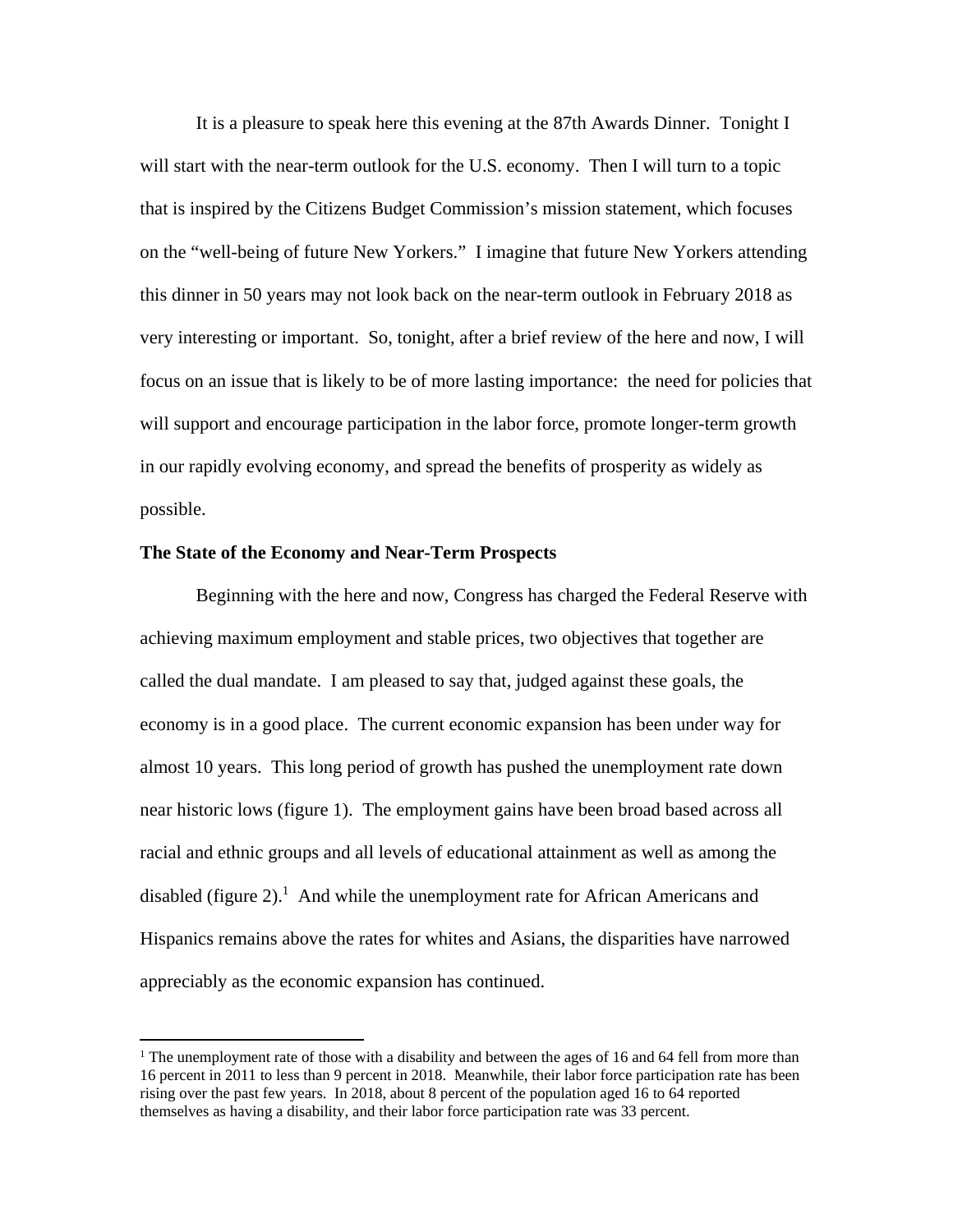Nearly all job market indicators are better than a few years ago, and many are at their most favorable levels in decades. After lagging earlier in the expansion, wages and overall compensation--pay plus benefits--are now growing faster than a few years ago (figure 3). It is especially encouraging that the labor force participation rate of people in their prime working years, ages 25 to 54, has been rising for the past three years. More plentiful jobs and rising wages are drawing more people into the workforce and encouraging others who might have left to stay.

In addition, business-sector productivity growth, which had been disappointing during the expansion, moved up in the first three quarters of 2018. Rising productivity allows wages to increase without adding to inflation pressures. Sustained productivity growth is a necessary ingredient for longer-run improvements in living standards.

The price stability side of our mandate is also in a good place. After remaining below our target for several years, inflation by our preferred measure averaged roughly 2 percent last year (figure 4). Inflation has softened a bit since then, largely reflecting the recent drop in oil prices. Futures markets and other indicators suggest that oil prices are unlikely to fall further, and if this proves correct, oil's drag on overall inflation will subside. Consistent with that view, core inflation, which excludes volatile food and energy prices and often provides a better signal of where inflation is heading, is currently running just a touch below our 2 percent objective. Signs of upward pressure on inflation appear muted despite the strong labor market.

While the data I have discussed so far give a favorable picture of the economy, it is also important to acknowledge that not everyone has shared in the benefits of the expansion to the same extent, and that too many households still struggle to make ends

- 2 -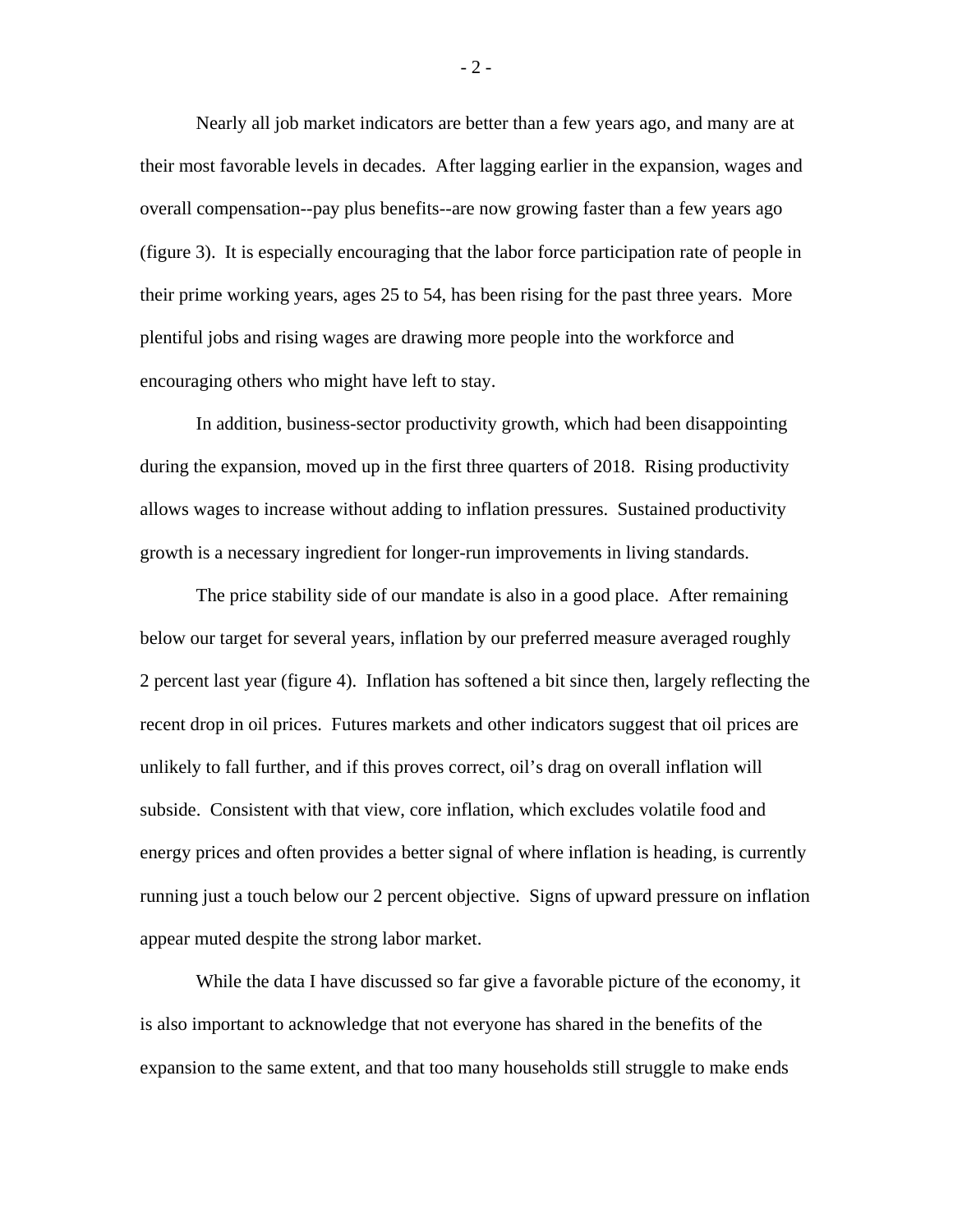meet.<sup>2</sup> In addition, over the past few months we have seen some crosscurrents and conflicting signals about the near-term outlook. For instance, growth has slowed in some major economies, particularly China and Europe. Uncertainty is elevated around some unresolved government policy issues, including Brexit and ongoing trade negotiations. And financial conditions have tightened since last fall. While most of the incoming domestic economic data have been solid, some surveys of business and consumer sentiment have moved lower. Unexpectedly weak retail sales data for December also give reason for caution.

Given the positive outlook but also muted inflation pressures and the crosscurrents I just mentioned, the Federal Open Market Committee (FOMC) will be patient as we determine what future adjustments to the target range for the federal funds rate may be appropriate to support our dual-mandate objectives. This common-sense risk-management approach has served the Committee well in the past.

I will turn now from the near-term outlook to the question of how the economy will perform over the long haul.

#### **Longer-Term Challenges and Opportunities**

From 1991 through 2007, the economy expanded annually at about 3 percent, similar to the pace for much of second half of the 20th century. Since 2007, however, growth has averaged just 1.6 percent. If the earlier 3 percent growth had persisted over the past 12 years, incomes today would be almost 20 percent higher than they now are.

 $2$  For example, a Federal Reserve survey indicates that in early 2018, after nearly a decade of growth, as many as 40 percent of households were unprepared for an emergency expense of as little as \$400. Board of Governors of the Federal Reserve System (2018), *Report on the Economic Well-Being of U.S. Households* (Washington: Board of Governors, May), available at

[https://www.federalreserve.gov/newsevents/pressreleases/other20180522a.htm.](https://www.federalreserve.gov/newsevents/pressreleases/other20180522a.htm)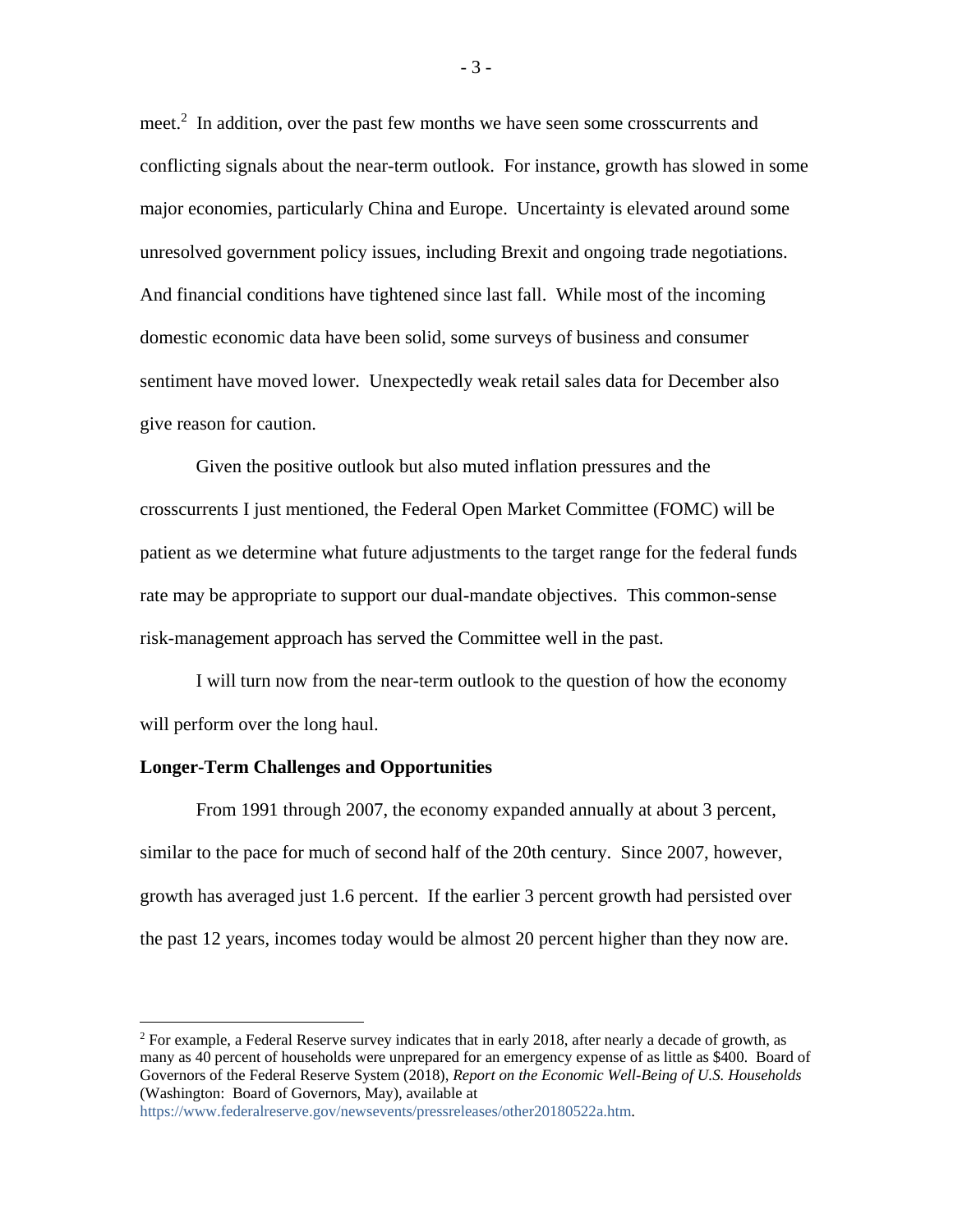From the standpoint of future Americans, if the slower growth persists for a half-century, incomes will end up roughly half of what they would have been.

Why has growth slowed, and what can we do about it? To understand the causes of the slowdown, it is useful to divide growth into two components: (1) growth in the cumulative number of hours of worked by all workers and (2) growth in the amount of output derived, on average, from each hour of work. We refer to output per hour of work as "labor productivity." From 1991 through 2007, when the economy expanded at a 3 percent average rate, hours worked increased about 1 percent a year and economy-wide productivity grew about 2 percent (figure 5).<sup>3</sup> Since 2007, both of these growth factors have slowed by about half, with hours worked annually increasing only 0.5 percent from 2008 to 2018 and productivity rising just 1 percent on average.<sup>4</sup>

Growth in hours worked has slowed, in part, because of slower U.S. population growth. Birth rates have edged down, and immigration has slowed. Not only is the total population growing more slowly, but the share of the population in their prime working years is falling steadily as the very large baby-boom generation is moving into retirement. Demographic factors are generally slow moving and predictable, and there is no surprise in the fact that slower population growth and the retirement of the baby boomers are now contributing to slower growth in the total amount of work performed in the economy.

There is another factor contributing to the slower growth in hours, however, and this factor is more surprising and more troubling. To be counted as "in the labor force," a

 $3$  These estimates are based on the Congressional Budget Office's (2019) estimates for potential GDP for the *Budget and Economic Outlook: 2019 to 2029* (Washington: CBO, January),

[https://www.cbo.gov/publication/54918.](https://www.cbo.gov/publication/54918) Economy-wide productivity includes the nonbusiness sector. <sup>4</sup> John G. Fernald, Robert E. Hall, James H. Stock, and Mark W. Watson (2017), "The Disappointing Recovery of Output after 2009," NBER Working Paper No. 23543 (Washington: National Bureau of Economic Research, June), [https://www.nber.org/papers/w23543.](https://www.nber.org/papers/w23543)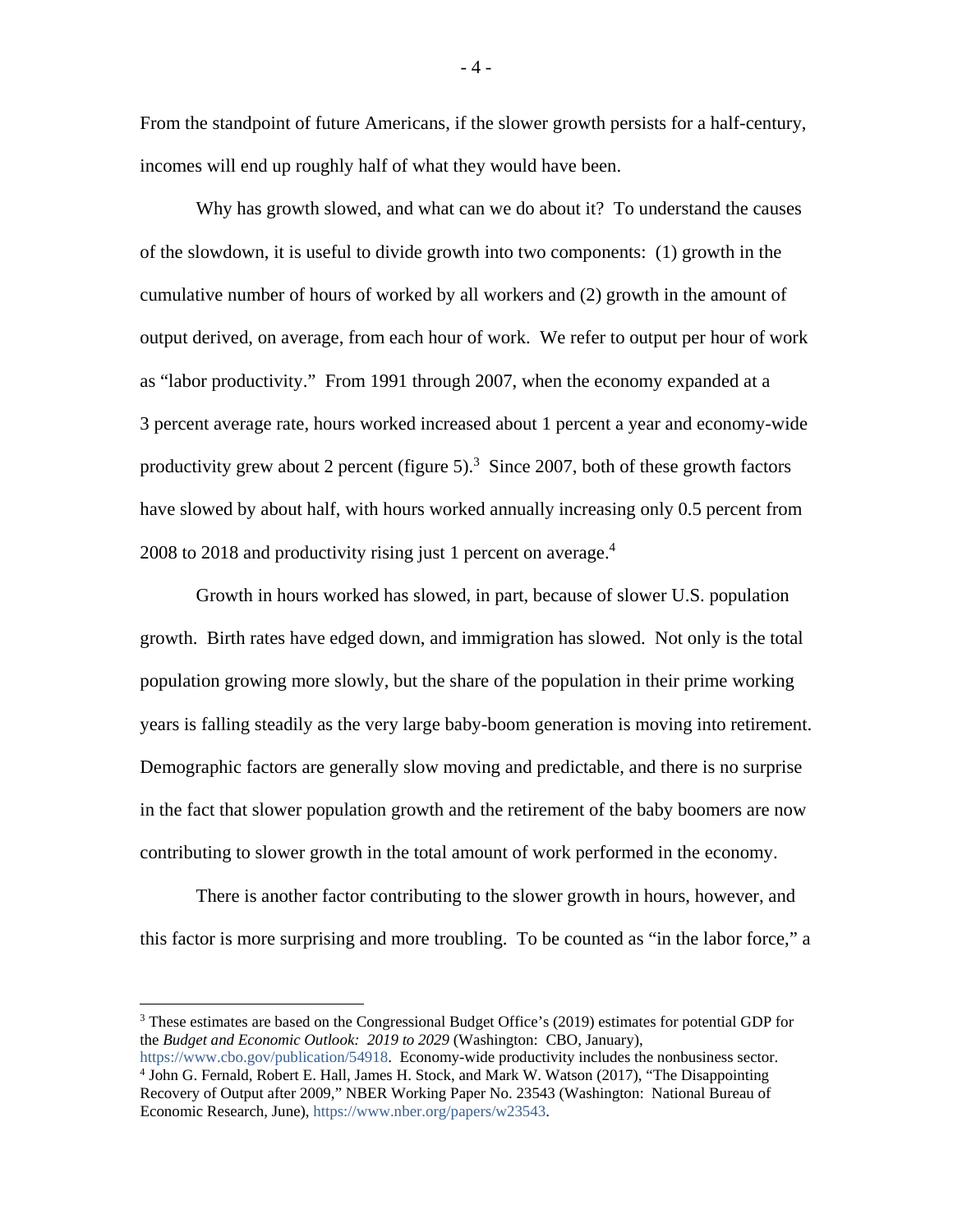person must either be employed or have looked for work within the past four weeks. The share of people of working age who are actually in the labor force has fallen significantly since the late 1990s. This decline raises the important question of why have people of working age increasingly chosen not to work.

The data suggest that there are both positive and more problematic forces at work. For example, among those aged 16 to 24, participation in the labor market has fallen from about 65 percent in the 1990s to 55 percent now (figure 6). But this drop in participation appears to reflect young people getting more education. The fraction of this age group who are neither in school nor in the labor force has held fairly constant at around 11 percent, and measures of school enrollment are up.<sup>5</sup> Higher educational attainment is much more important in today's job market than in the past, and investing in education today has long-term benefits for both the student and for society.<sup>6</sup> Statistics confirm that higher educational attainment is associated with higher labor force participation, lower unemployment, and higher wages.

Turning to those aged 25 to 54, the participation picture is more troubling. Among prime-age men, participation has been falling for more than 60 years, with the decline averaging about 1.5 percentage points per decade (figure 7). For women, participation rose over the second half of the 20th century until peaking in the late 1990s. Since then, women's participation has dropped just a bit.

<sup>&</sup>lt;sup>5</sup> It is also true that a smaller share of students are holding down a job while in school.

<sup>6</sup> For example, see Maria E. Canon, Marianna Kudlyak, and Yang Liu (2015), "Youth Labor Force Participation Continues to Fall, but It Might Be for a Good Reason," Federal Reserve Bank of St. Louis, *Regional Economist* (St. Louis, Mo.: FRB St. Louis, January),

[https://www.stlouisfed.org/publications/regional-economist/january-2015/youth-labor-force.](https://www.stlouisfed.org/publications/regional-economist/january-2015/youth-labor-force)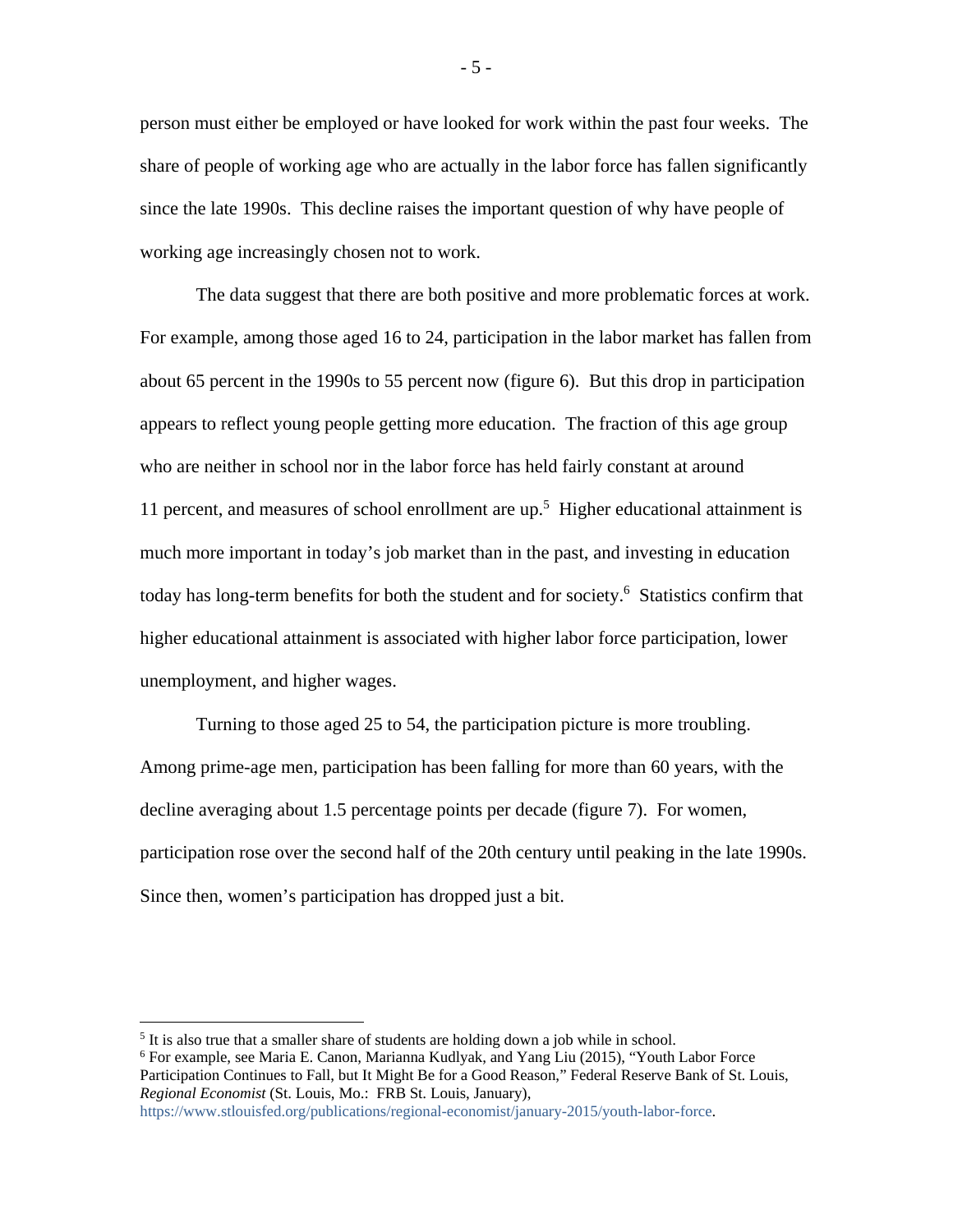To put these numbers in context, let's look at data from other advanced economies. Prime-age male participation has fallen some across most of these economies since 1995 (figure 8). But the decline in the United States has been much larger than most, and U.S. participation was below the middle of the pack at the outset. As a result, the United States now has the fourth lowest participation rate among 34 advanced economies. For women's participation, the details are different, but the bottom line is similar. In the mid-1990s, the United States ranked in the upper tier for prime-age women's participation, but since then participation by women has advanced rapidly in many countries while it has declined slightly in the United States. Now the United States is sixth lowest among these 34 countries.

Researchers have investigated numerous possible reasons for the decline in primeage participation. Among men, the drop in participation is much sharper for those with only a high school education or less. The drop for women is also sharper for those who are high school educated. This pattern is consistent with the idea that a modern economy demands ever-higher skills, and that workers without those skills are being left behind (figure 9). But the international experience suggests that this outcome is not inevitable: The drop in participation among those with less education is much smaller in some comparable countries than in the United States.<sup>7</sup>

The research into labor force participation in the United States and across the world does not find a magic fix, but it does suggest a variety of policies that might better prepare people for the modern workforce as well as support and reward labor force

- 6 -

 <sup>7</sup> Mary C. Daly, Joseph H. Pedtke, Nicolas Petrosky-Nadeau, and Annemarie Schweinert (2018), "Why Aren't U.S. Workers Working?" Federal Reserve Bank of San Francisco, FRBSF Economic Letter 2018-24 (San Francisco: FRB San Francisco, November 13), [https://www.frbsf.org/economic](https://www.frbsf.org/economic-research/publications/economic-letter/2018/november/why-are-us-workers-not-participating)[research/publications/economic-letter/2018/november/why-are-us-workers-not-participating.](https://www.frbsf.org/economic-research/publications/economic-letter/2018/november/why-are-us-workers-not-participating)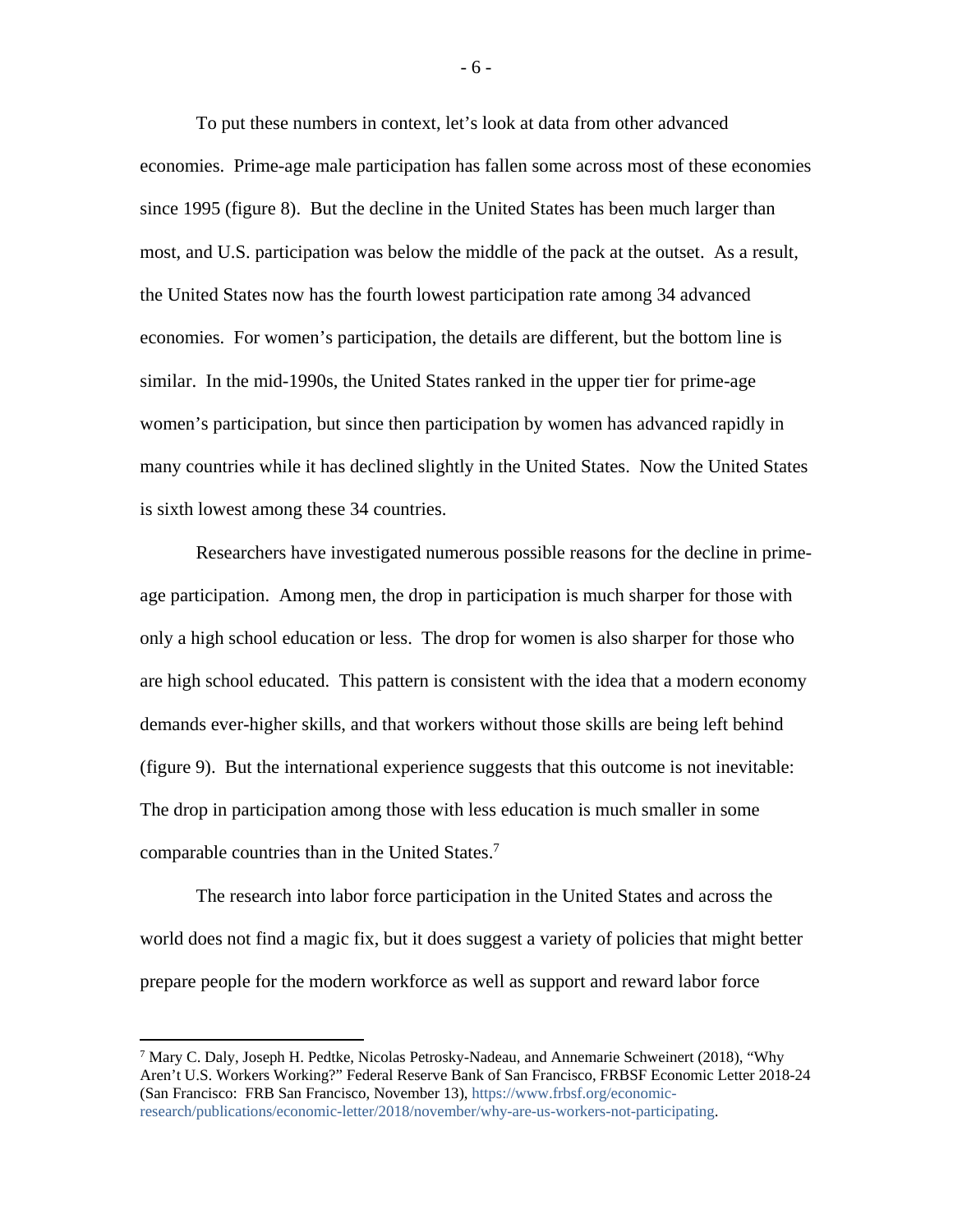participation.<sup>8</sup> I should note that the Fed has neither the tools nor the mandate to directly address the forces that are holding back labor force participation. We can contribute by fostering a strong labor market, in accordance with our mandate. While it is not the Fed's role to advocate particular labor force policies, I do want to put a spotlight on this important issue. I strongly believe policies that bring prime-age workers into productive employment, particularly those who may have been left behind because of low skills or educational attainment, could bring great benefits both to those workers and to our economy.

The second factor accounting for the slowdown in GDP growth is the slower pace of labor productivity growth, or output per hour worked. When measured annually, labor productivity growth is volatile, but focusing on five-year averages, we can see that from 1975 through 2007, productivity growth averaged about 2 percent while fluctuating between about 1 and 4 percent (figure 10). Since then, growth seems to have settled at the low end of that historical range. Unlike the situation with labor force participation, the slowdown in productivity growth is also evident in most advanced economies, and the U.S. experience is roughly comparable to that of other countries.

There is an ongoing debate over the causes and implications of this global slowdown in productivity growth. Some argue that the rapid growth seen over much of the 20th century was historically anomalous, and that we are destined to return to the slower growth of centuries past. Others are more optimistic that strong growth can return.

 $\overline{a}$ 

- 7 -

<sup>8</sup> Francesco Grigoli, Zsóka Kóczán, and Petia Topalova (2018), "Labor Force Participation in Advanced Economies: Drivers and Prospects," chapter 2 in International Monetary Fund, *World Economic Outlook* (Washington: IMF, April), pp. 1-58,

[https://www.imf.org/~/media/Files/Publications/WEO/2018/April/c2.ashx](https://www.imf.org/%7E/media/Files/Publications/WEO/2018/April/c2.ashx).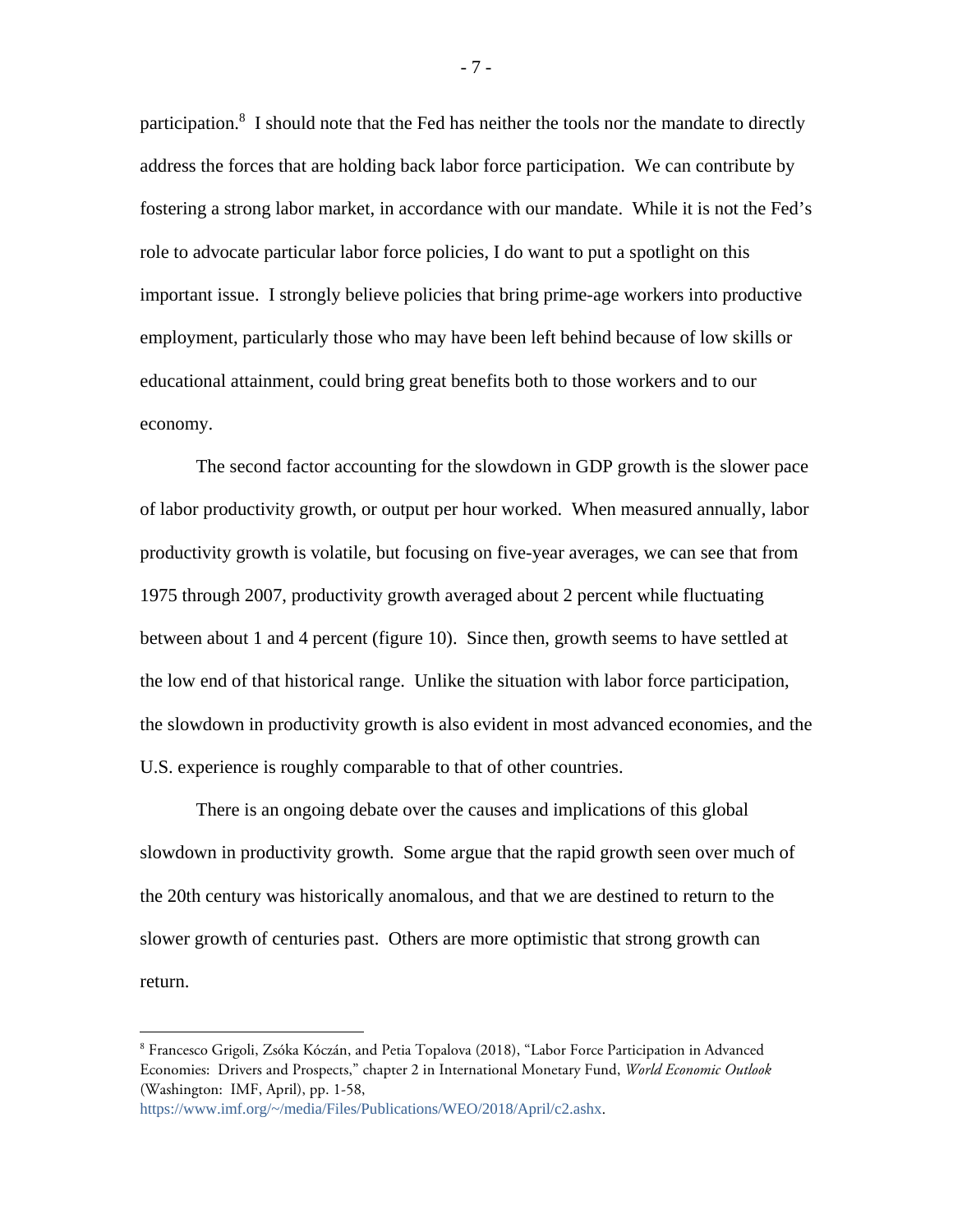Many have noted that during the current expansion, investment and capital accumulation have been lower than in previous expansions, so perhaps we just need to invest more. Unfortunately, it does not seem to be that simple. Standard reasoning holds that capital-per-worker drives productivity. While we have had slower capital accumulation of late, we have also had slower growth in labor supply--hours worked. Thus, capital per worker, according to some analysis, has continued to increase roughly at its pre-recession trend. In this view, the productivity problem is not simply one of inadequate investment.<sup>9</sup>

Researchers have proposed several reasons why, even if the quantity of investment has kept up, recent investment may be leading to smaller productivity advances than in the past. The more optimistic analysts argue that we may be in a productivity lull while businesses work to realize the full benefit of advances that are embedded in recent investment.<sup>10</sup> Others suggest that productivity-advancing ideas are inherently harder to find and exploit than in the past, implying that slower productivity growth may be with us for the long haul.<sup>11</sup> This debate is unlikely to be resolved anytime soon. In the meantime, we should look for policies that will create an environment in which productivity can flourish.

<sup>10</sup> For example, Brynjolfsson, Mitchell, and Rock (2018) highlight the need to make complimentary investments in intangibles to take advantage of artificial intelligence and other emerging technologies (see Erik Brynjolfsson, Tom Mitchell, and Daniel Rock (2018), "What Can Machines Learn and What Does It Mean for Occupations and the Economy?" *AEA Papers and Proceedings*, vol. 108 (May), pp. 43-47). And Mokyr (2014) argues that the vast array of computers and other relatively new tools will usher in a new wave of progress just like the invention of barometers and microscopes and other tools propelled the technology in the 1700s (see Joel Mokyr (2014), "The Next Age of Invention," *City Journal,* Winter).  $11$  Bloom and others (2017) as well as Thompson and Spanuth (2018) discuss how it has become more costly to make technological advances. See Nicholas Bloom, Charles I. Jones, John Van Reenen, and Michael Webb (2017), "Are Ideas Getting Harder to Find?" available at

 <sup>9</sup> See Fernald and others, "Disappointing Recovery," in note 4.

[https://web.stanford.edu/~chadj/papers.html;](https://web.stanford.edu/%7Echadj/papers.html) and Neil Thompson and Svenja Spanuth (2018), "The Decline of Computers As a General Purpose Technology: Why Deep Learning and the End of Moore's Law Are Fragmenting Computing," available at [https://papers.ssrn.com/sol3/papers.cfm?abstract\\_id=3287769.](https://papers.ssrn.com/sol3/papers.cfm?abstract_id=3287769)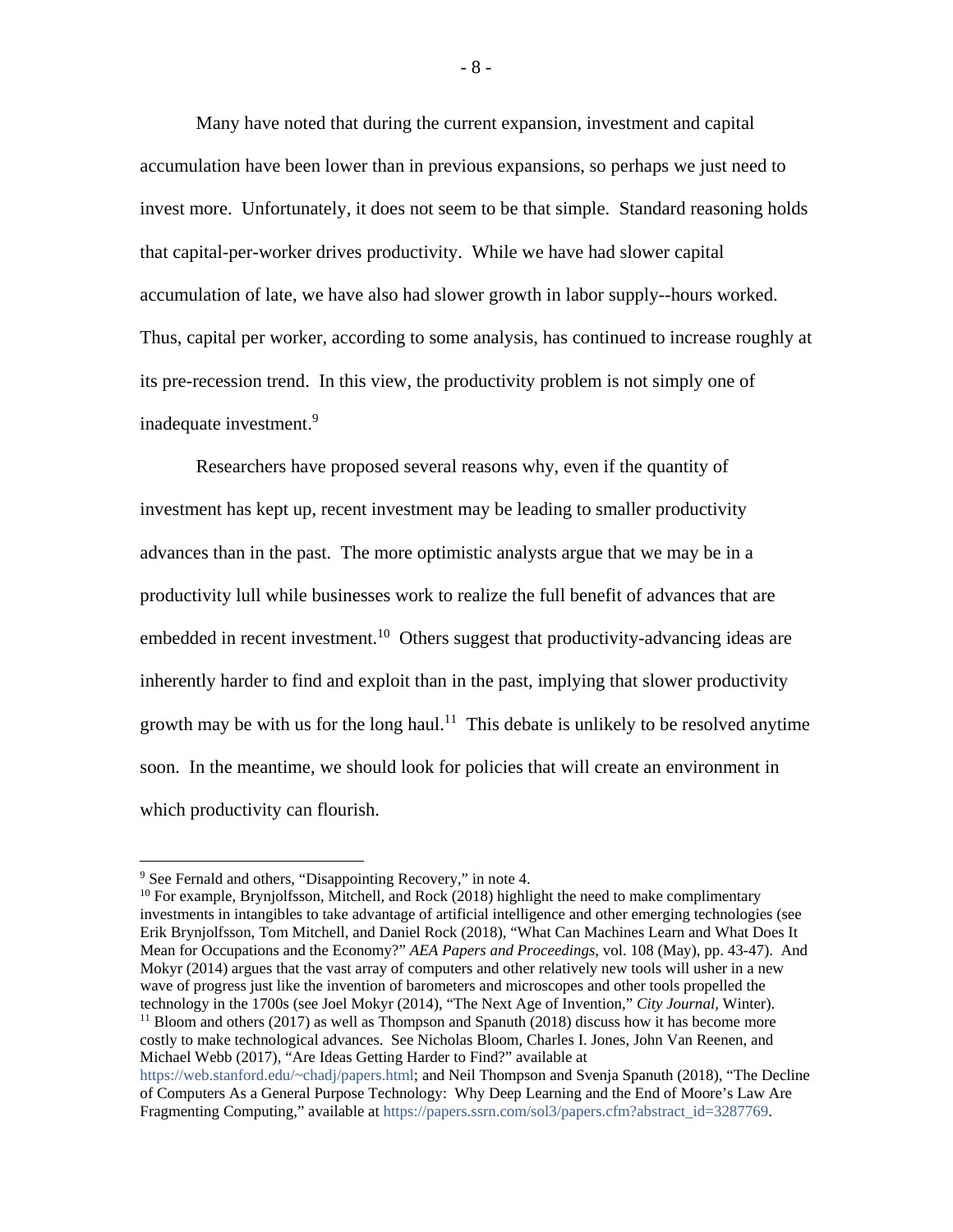We need policies that support innovation and create a favorable environment for investment in both the skills of workers and the tools they have. Indeed, the recent tax reforms were designed in part to boost capital investment and thus productivity. Once again, my goal tonight is to highlight the importance of growth-enhancing policies. Because these policies are not the province of the Fed, I will not advocate for particular approaches. Instead, I will just observe that researchers and policy analysts have proposed many promising ideas that may be capable of attracting wide support. Policies that succeed in enhancing productivity growth would greatly benefit future generations of Americans.

#### **Conclusion**

To conclude, the United States is currently in the midst of one of the longest economic expansions in our history. Unemployment is low and inflation is close to our 2 percent objective. My colleagues and I on the FOMC are focused on using our monetary policy tools to sustain those favorable conditions.

Tonight I have also highlighted some longer-term challenges we face, including low labor force participation by prime-age workers and low productivity growth. By promoting macroeconomic stability, the Fed helps create a healthy environment for growth. But these longer-term issues require policies that are more in the province of elected representatives. The nation would benefit greatly from a search for policies with broad appeal that could promote labor force participation and higher productivity, with benefits shared broadly across the nation.

- 9 -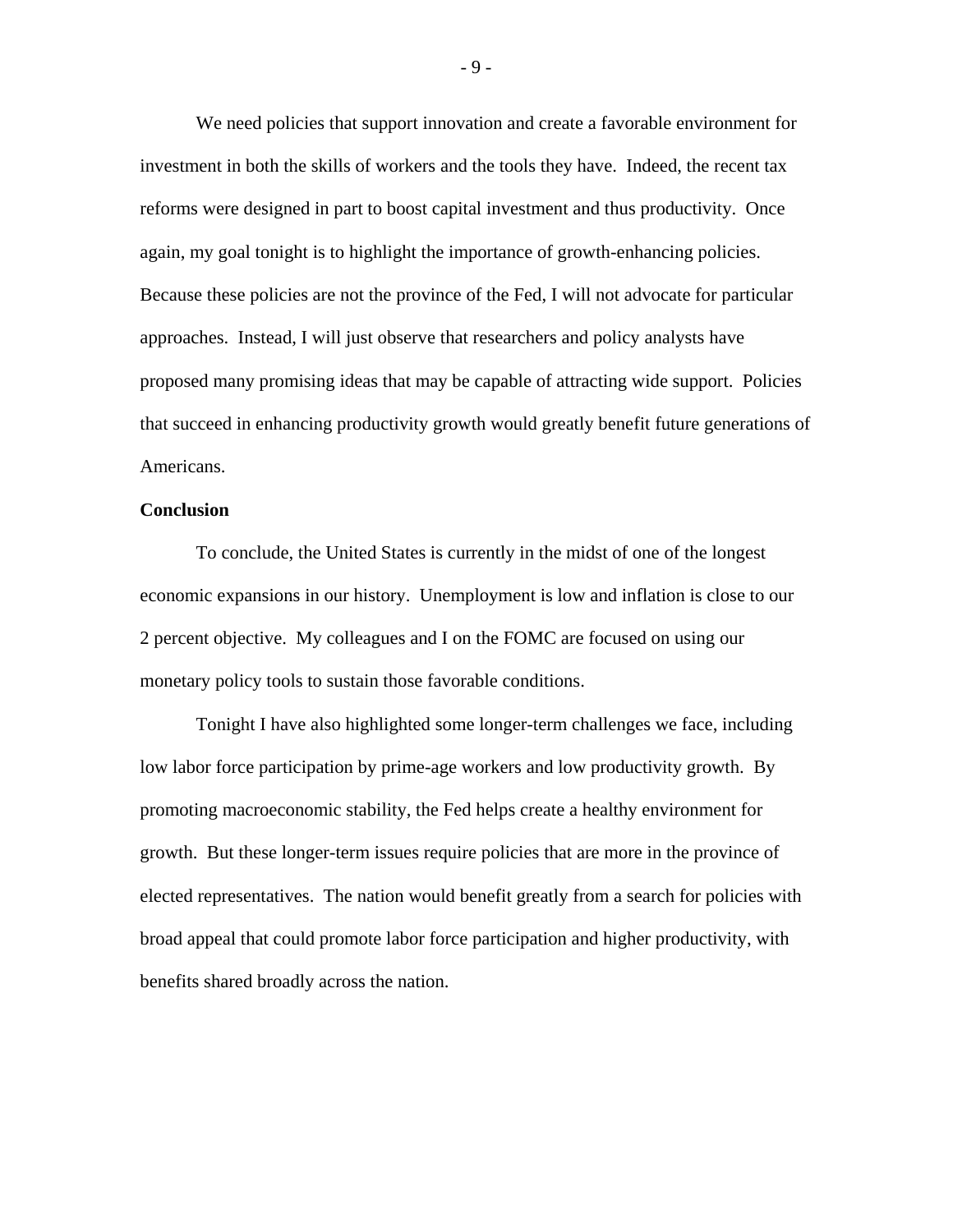#### Recent Economic Developments and Longer-Term Challenges

### Jerome H. Powell Chair Board of Governors of the Federal Reserve System

at the Citizens Budget Commission 87th Annual Awards Dinner New York, New York

February 28, 2019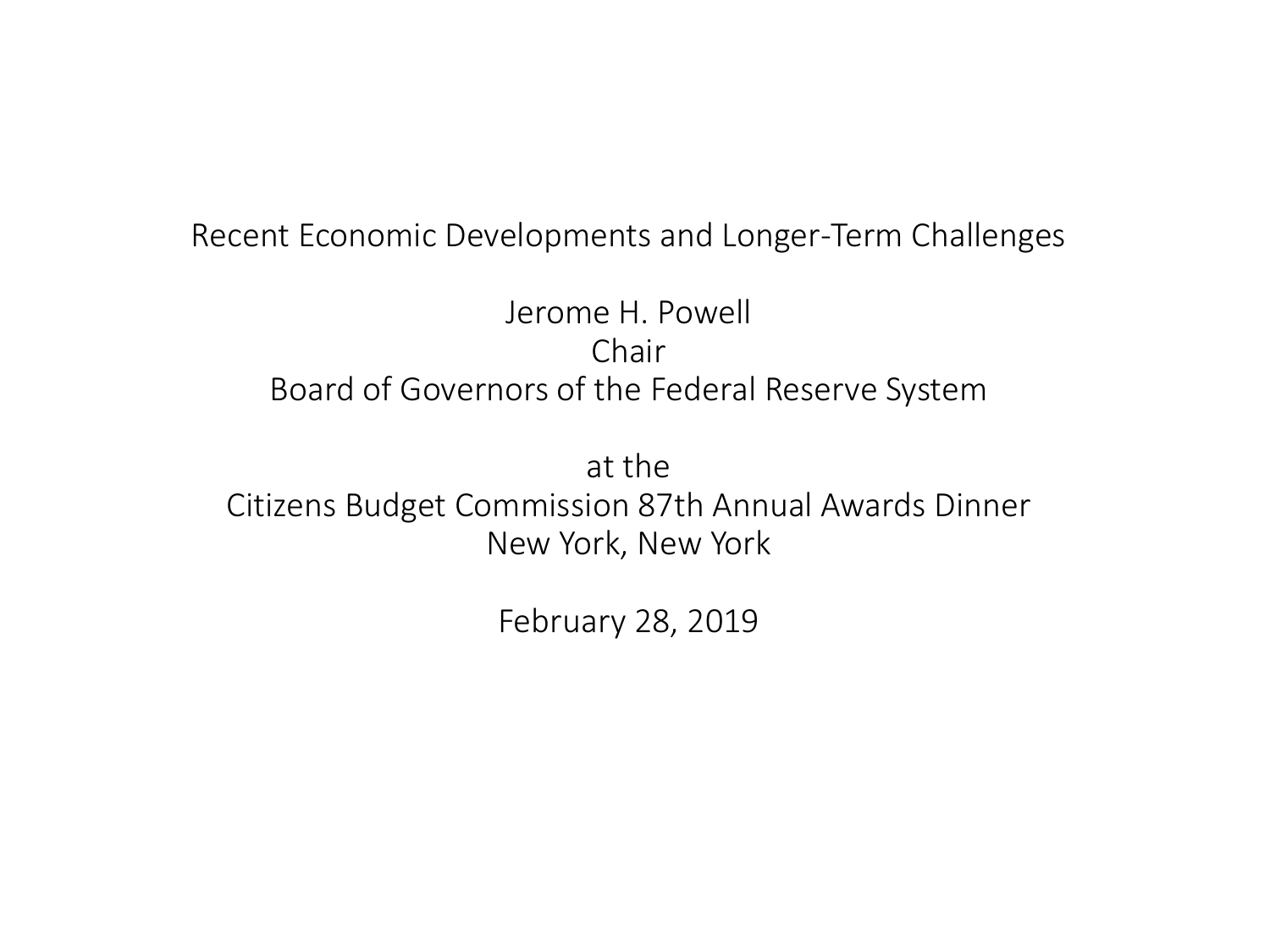Figure 1. Unemployment is near historic lows

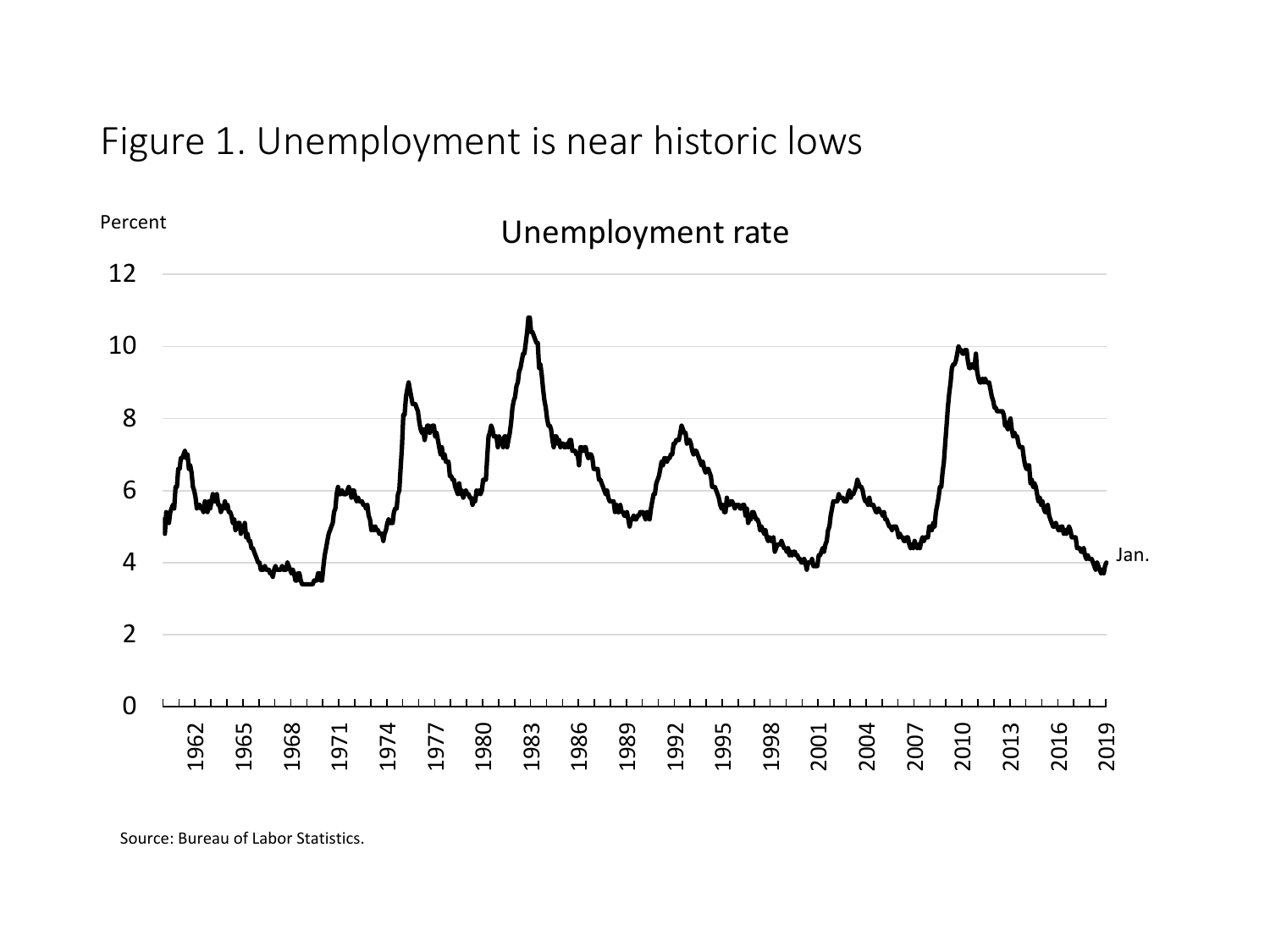## Figure 2. Improvement in unemployment is broadly shared

Unemployment by race and ethnicity Unemployment by education,



age 25 and over

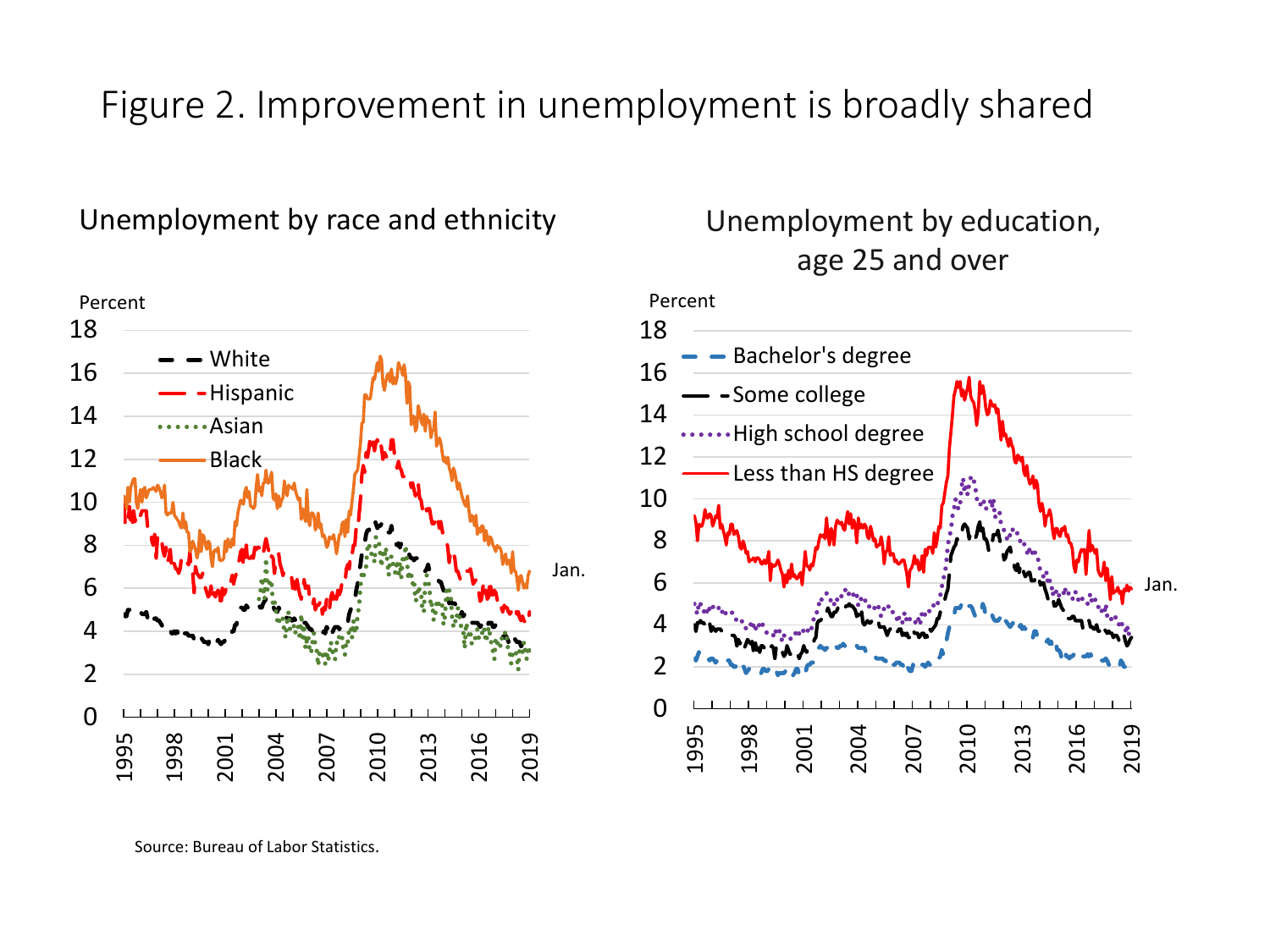# Figure 3. Wage growth has picked up, but it is still moderate

### Nominal compensation



### Real compensation

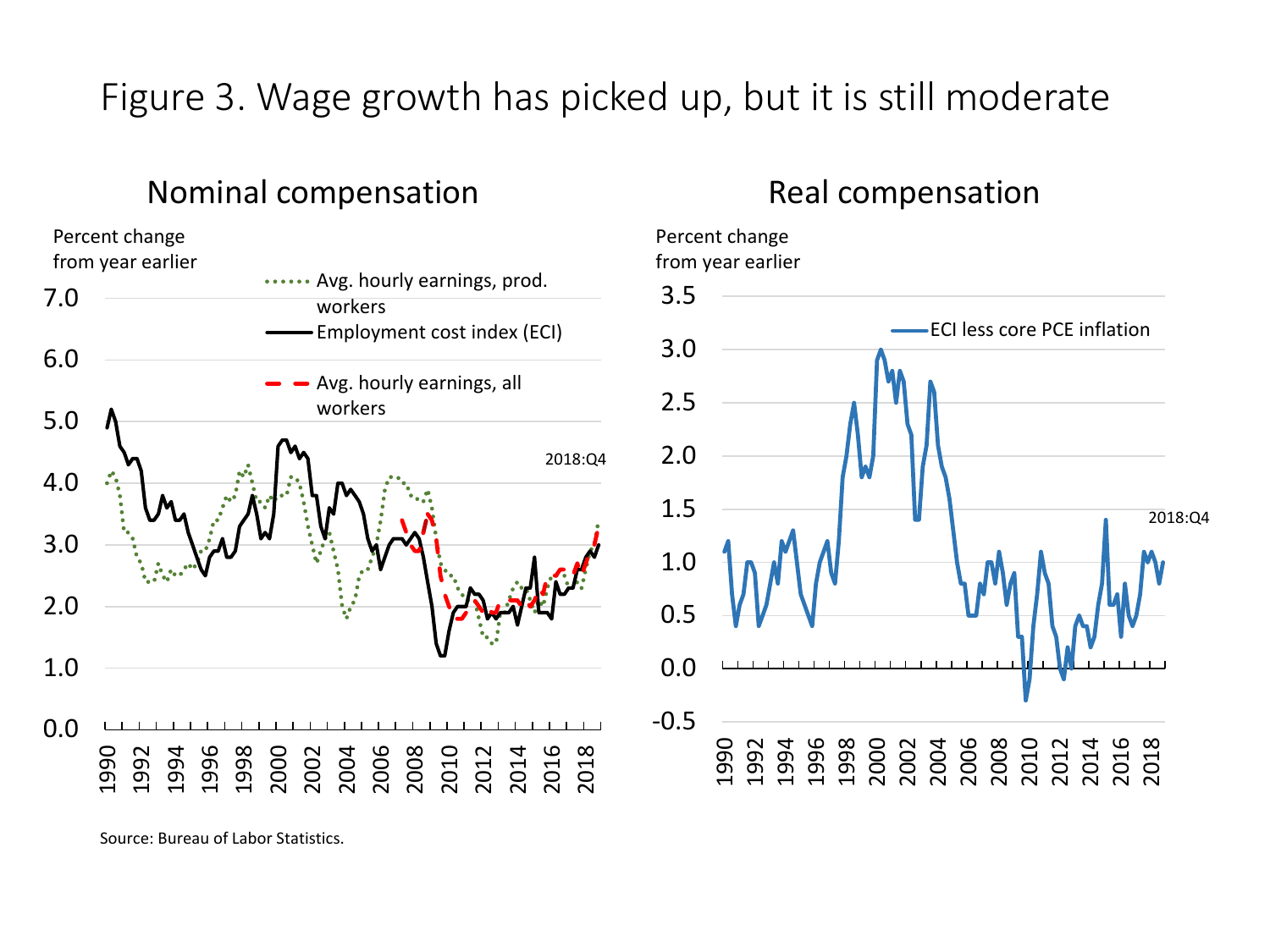# Figure 4. Inflation is running near target



Source: Bureau of Economic Analysis.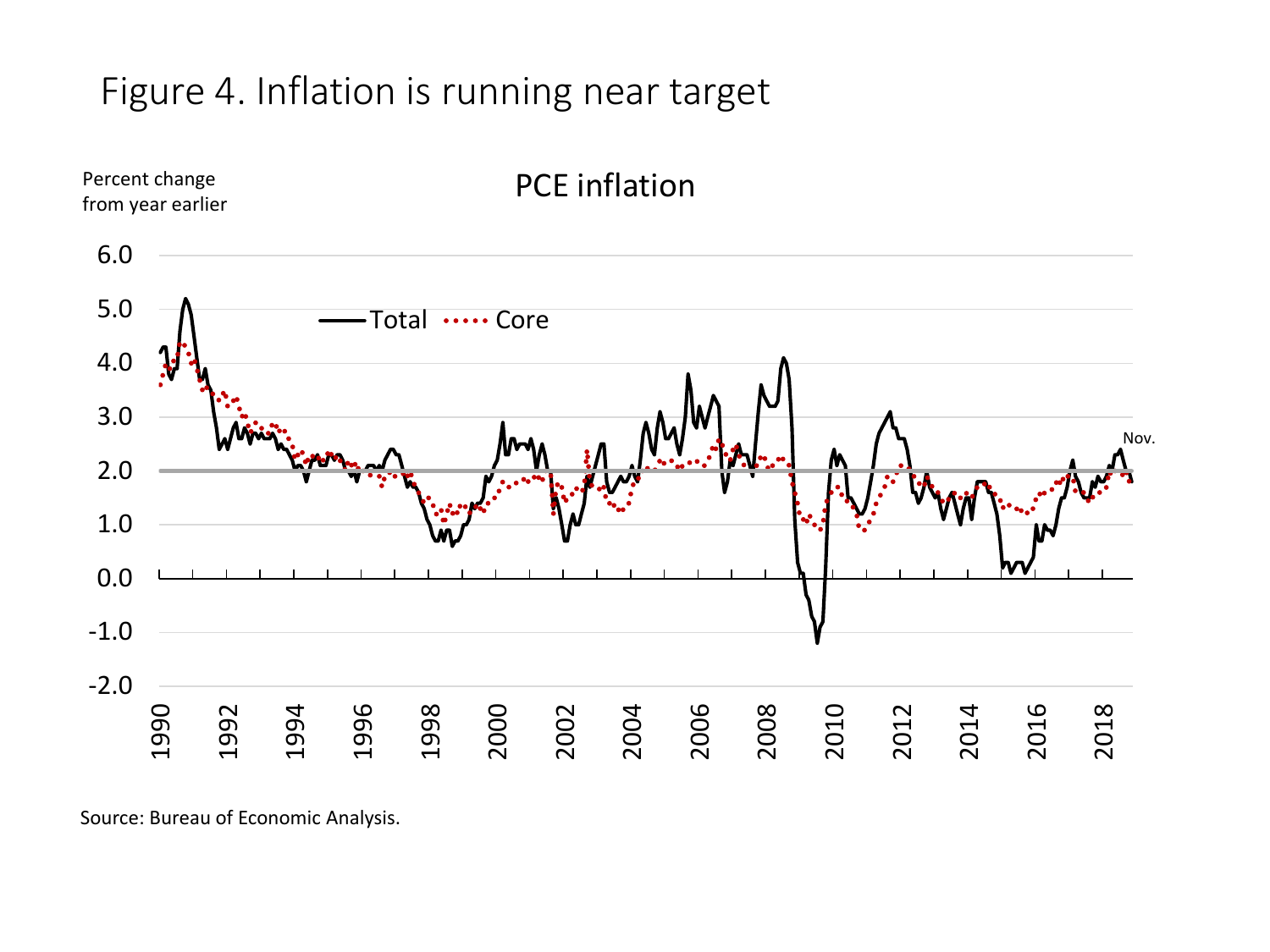# Figure 5. Both labor supply and productivity growth have slowed



#### Components of GDP growth

Source: Congressional Budget Office.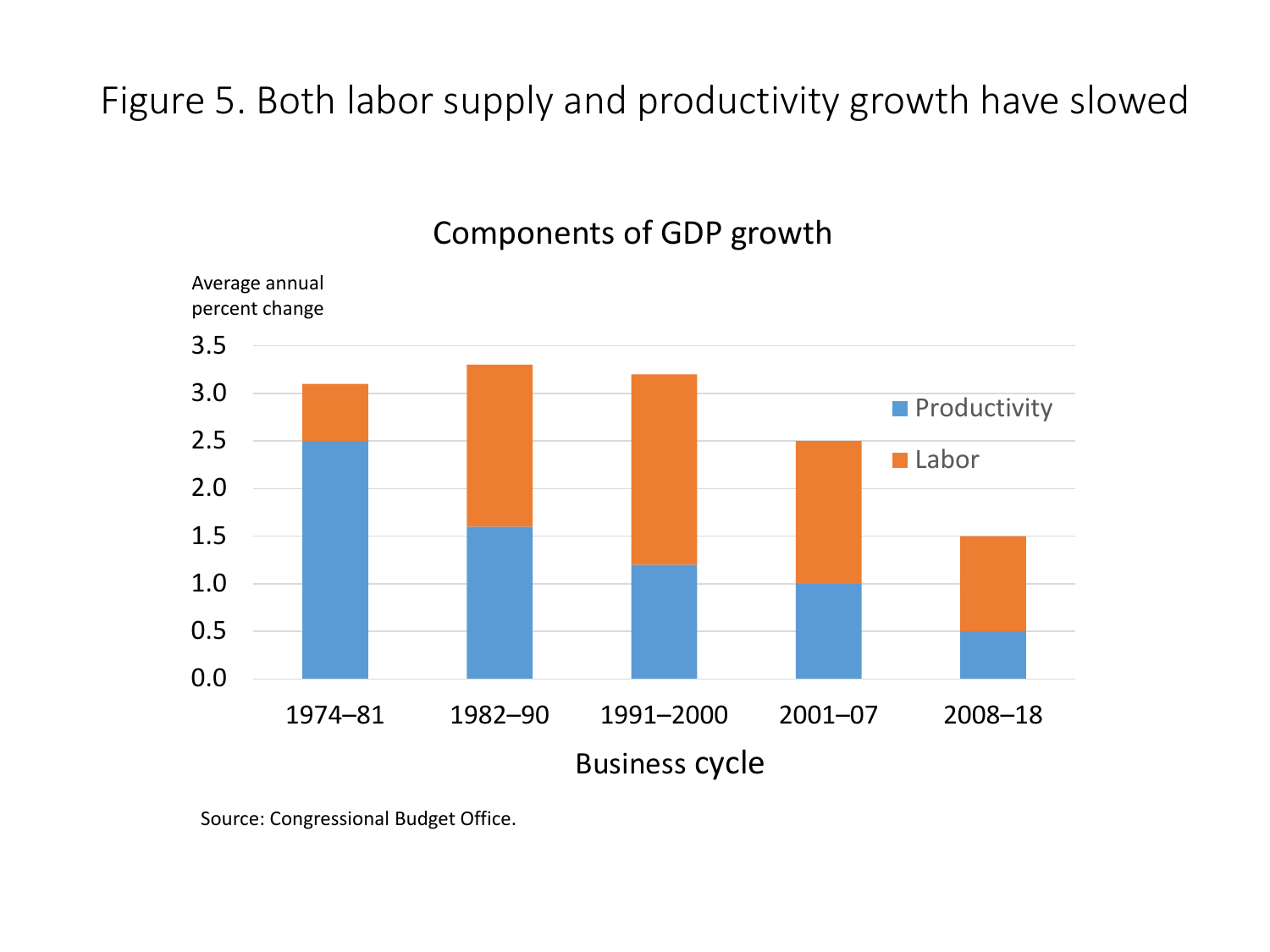### Figure 6. Youth labor force participation has declined as more go to school



Source: Bureau of Labor Statistics. Source: Bureau of Labor Statistics.



School and work by youth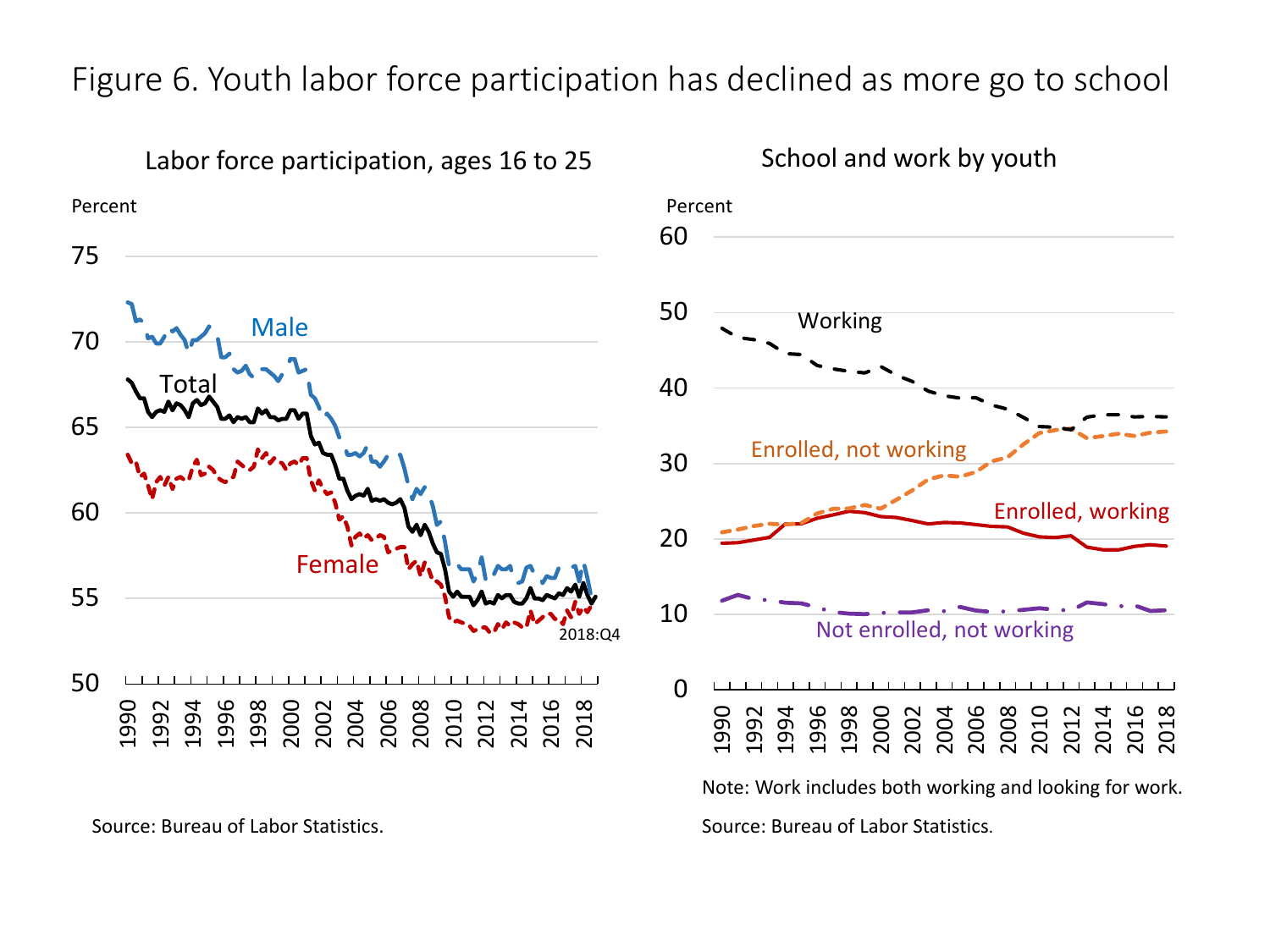## Figure 7. Male labor force participation has declined for decades



Male labor force participation, ages 25 to 54

Source: Bureau of Labor Statistics. Source: Bureau of Labor Statistics.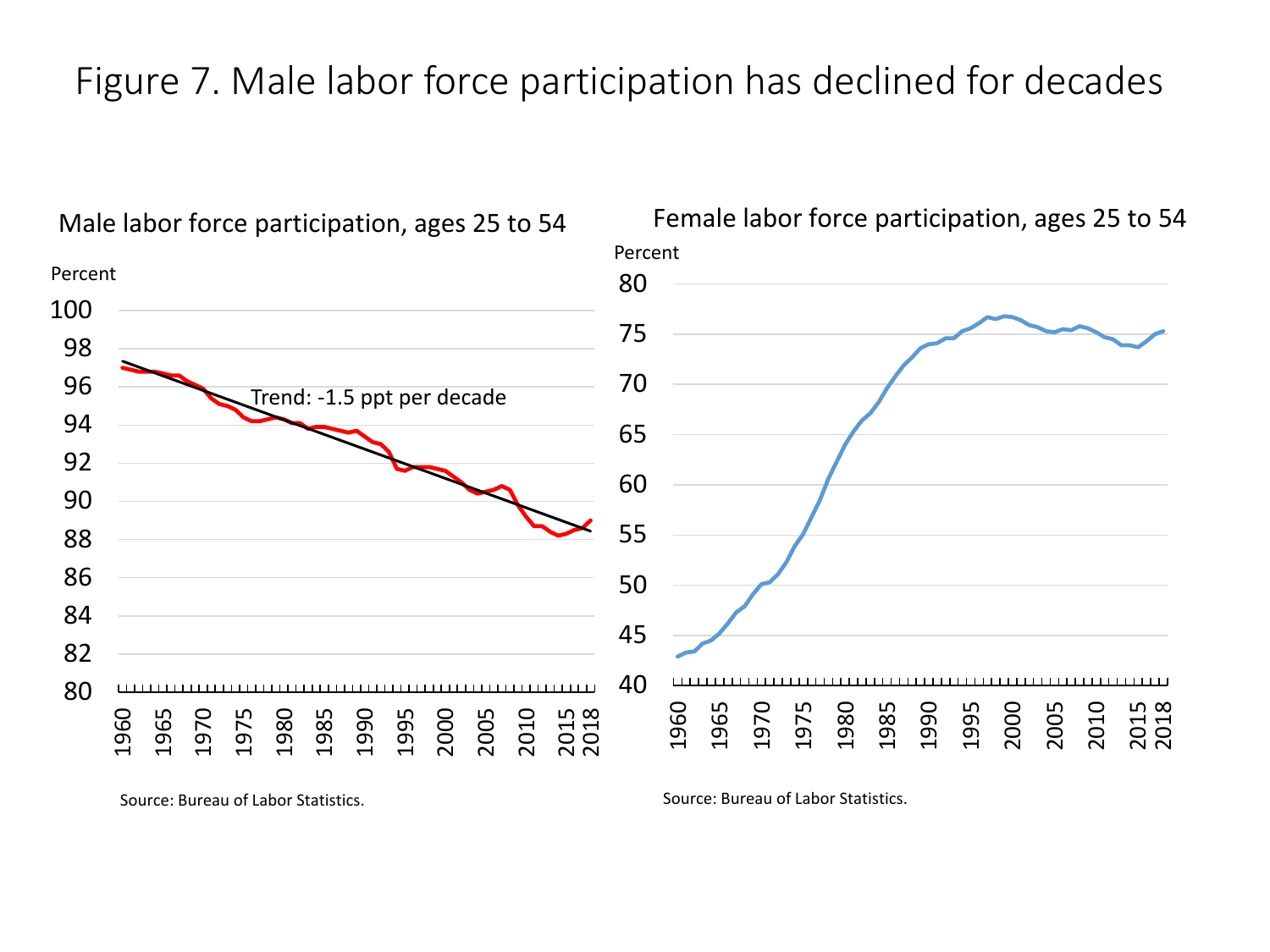## Figure 8. U.S. prime age labor force participation is relatively low



Source: Organisation for Economic Co-operation and Development, Labour force statistics by sex and age 25 to 54 (indicators). [https://stats.oecd.org/Index.aspx?DataSetCode=LFS\\_SEXAGE\\_I\\_R](https://stats.oecd.org/Index.aspx?DataSetCode=LFS_SEXAGE_I_R) (Accessed on 25 February 2019).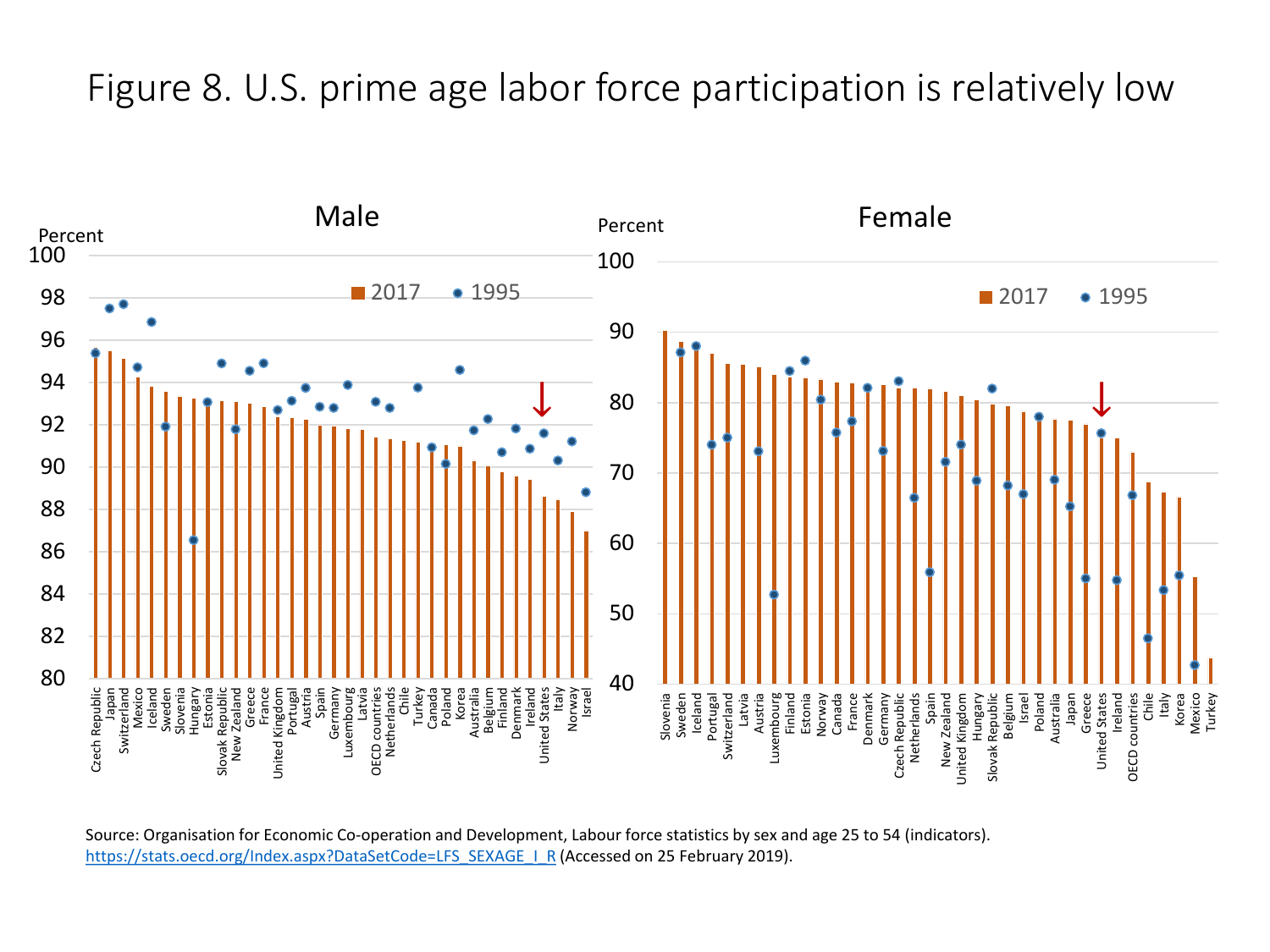Figure 9. Decline in LFPR most notable at lower levels of education attainment

Male labor force participation by educational attainment, ages 25 to 54



Female labor force participation by educational attainment, ages 25 to 54